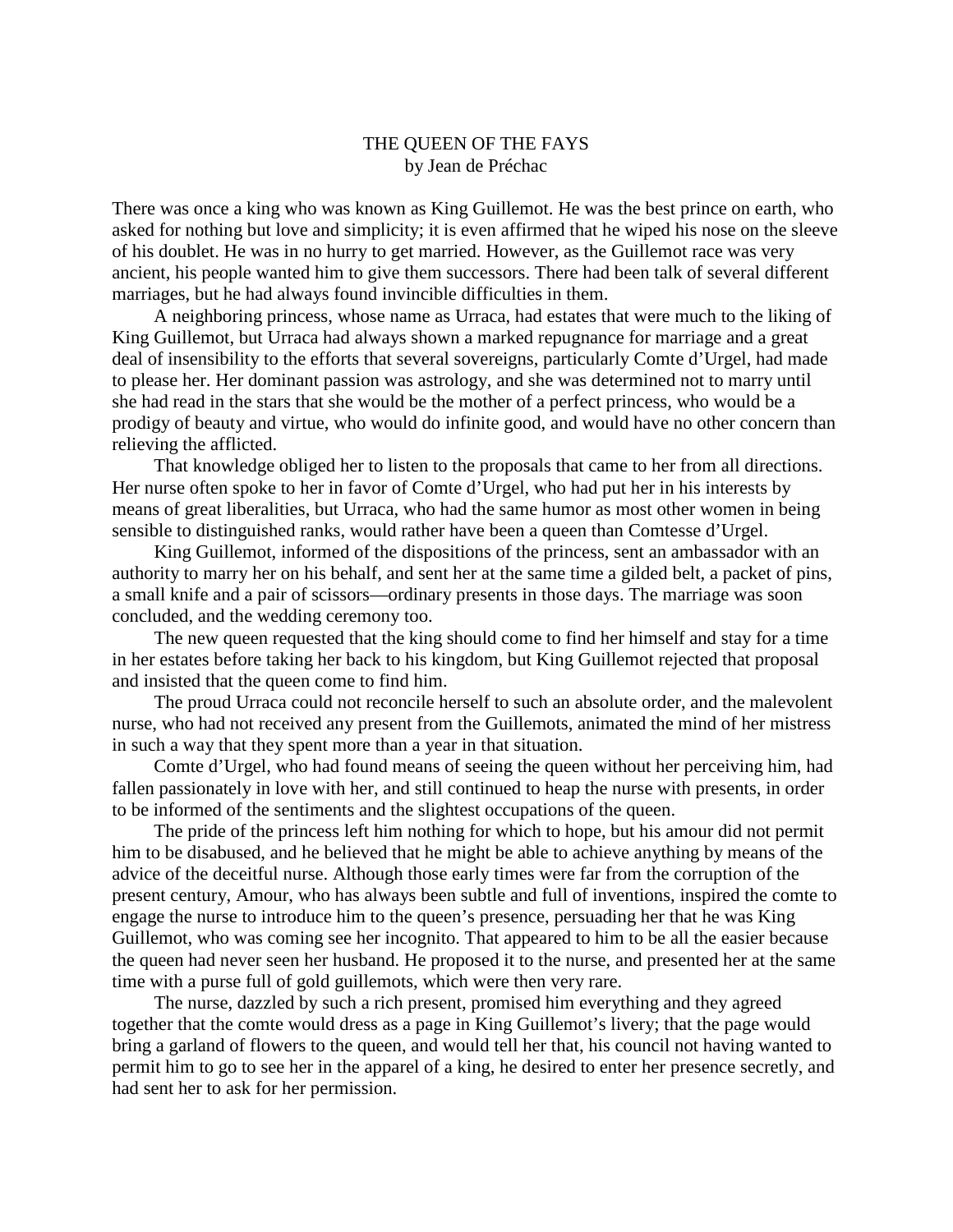That project was carried out in its full extent, and the nurse did not fail to make much of the gallantry of King Guillemot, with the result that the poor queen found herself pregnant and gave birth after nine months to a beautiful princess without her having heard any further mention of King Guillemot. She nevertheless sent a courier to him to inform him of the birth of his daughter.

King Guillemot became very angry on learning that news, and wanted to put the courier to death, but his council prevented him from doing so, and sent him back with a very piquant letter against the honor of the queen.

As the race of Guillemots was very ancient had had for a motto *Rather death than dishonor*, the entire house was mortified by that insult, especially the king, who was inconsolable and threatened his subjects with allowing himself to die of hunger. It was a primitive century, in which husbands, less polished than those of today, had the simplicity of punishing themselves for their wives' faults.

King Guillemot, having nearly gone mad, was walking along a pathway one day when he heard a voice that followed him, crying *cuckoo, cuckoo*, which was in those days the greatest insult that one could address to a married man. The king flew into a fury, called his guards, and commanded that the reckless individual be hacked to pieces. In spite of all his threats, the voice did not stop. The king was informed, in order to calm him down, that it was a bird, but that only served to irritate him further, convincing him that the entire world was laughing at his adventure, even the birds, which were saying aloud what people were only thinking.

In his wrath, he ordered that all the birds in his kingdom should be exterminated. His vengeance not being satisfied by that cruel massacre, he also wanted them to be eaten. All the courtiers ate some, in order to be obliging, and found them so good that people have continued to do so ever since, although they had previously been horrified by any human who ate a bird, and the pleasure that King Guillemot had in avenging himself caused him to change the resolution he had made to allow himself to die of hunger.

While King Guillemot was exterminating innocent poultry, the queen, who was waiting the return of her courier, nursed the little princess herself, fearing that if she drank the milk of an ordinary nurse, she might also absorb any bad inclinations she might have. As the fays meddled with everything in those days, she sent word to a fay named Belsunsine, one of her friends, who lived in the Pyrenees, asking her to be godmother to he princess.

The fay, sensible to such a great honor, endowed her with an infinite number of good qualities and named her Meridiana. The queen gave a magnificent fête in order to do more honor to the fay, which would have continued for several days but for the arrival of the courier bringing King Guillemot's outraged letter. The poor queen, who had acted in good faith, nearly died when she learned that King Guillemot disavowed the child and as treating her with the utmost indignity.

In her despair, she found no better remedy than to assemble her council; she explained the entire affair to them as it had happened, assuring them that the nurse was a reliable witness to all her conduct. Then she demanded justice against the bad conduct of King Guillemot. It was resolved with a common voice that war should be declared, and although King Guillemot's estates were of far greater extent than Queen Urraca's, her subjects were so convinced of the perfidy of King Guillemot and the innocence of the queen that they all swore to risk their wealth and their lives for the reparation of the insult.

War was declared on King Guillemot, and troops were levied everywhere; serious preparations for battle were made and everyone debated such an extraordinary adventure. Those who knew of the simplicity of King Guillemot and his scant urgency for women judged that the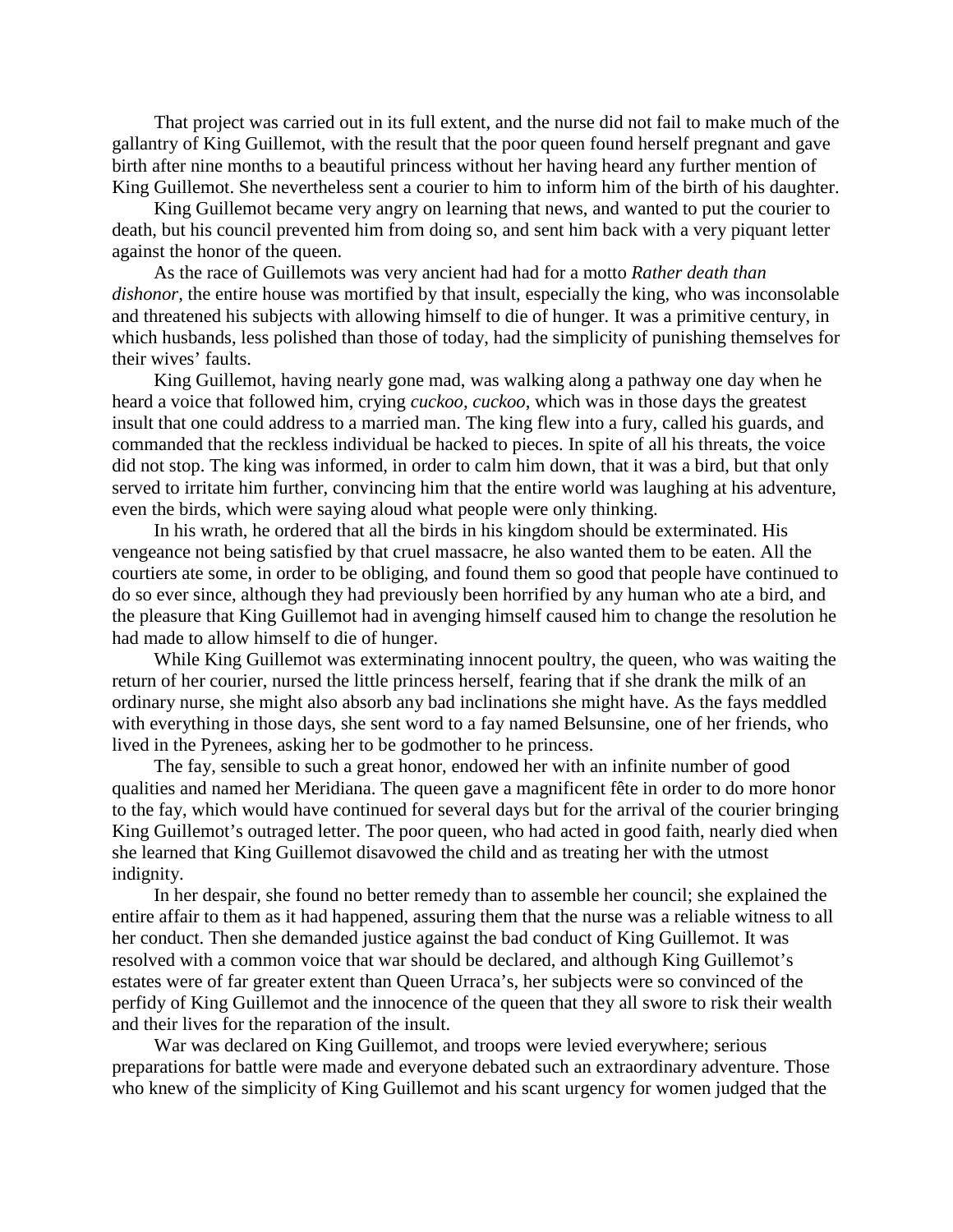child was not his, knowing full well that he was incapable of making such a voyage or of performing a similar gallantry. The queen had the reputation of being the most virtuous princess on earth, the more her actions were examined, the less occasion was found, or even any pretext, for suspecting her conduct.

Several neighboring potentates wanted to involve themselves in mediation, but the Guillemots, jealous of the point of honor, rejected all the propositions that were made to him to recognize the child, and the queen, who believed that she had been abused under the faith of marriage, preferred to perish with all her subjects if King Guillemot would not admit the fact and beg her pardon for his perfidy.

Comte d'Urgel was one of those who pressed hardest for that element, and as he still loved the queen and did not think much of the Guillemots, he proposed, in order to spare the blood of so many people, to settle the matter in single combat, offering to defend the honor of the queen in the capacity of her champion.

King Guillemot would not accept that challenge, but Prince Guilledin, his brother, who had a courage worthy of the ancient Guillemots, begged the assembled estates of the realm to permit him to fight Comte d'Urgel. As it was a matter of nothing less than the loss of the kingdom, the estates permitted the combat, with great acclamations, and having rendered on the appointed day to the capital city of the queen's estates they found Comte d'Urgel there, who testified much scorn for a champion that he believed to be far beneath his courage.

The combat took place in the presence of the queen and her council, and either because Prince Guilledin was more adroit than Comte d'Urgel or because victory is always declared for the truth, the Prince felled the Comte with a thrust of his lance, which wounded him mortally.

The judges having run to him, he declared before dying that he had deceived the queen with the help of the nurse. The wicked woman was arrested and did not have the strength to contradict what the Comte had just said.

The unfortunate queen, enlightened as to a mystery that, in spite of her good faith, made her appear culpable, would have died of dolor if, on the advice of Belsunsine, she had not suspended her despair for love of Meridiana. She nevertheless ordered that the nurse should be handed over to Prince Guilledin, and that the gilded belt, the pins, the little knife and the scissors that King Guillemot had sent her should be returned to him.

Prince Guilledin returned victorious, and was received in his bother's estates with extraordinary applause. The nurse, imprisoned in an iron cage, was dragged through the streets for a long time, and then thrown into the sea. King Guillemot, who had refused Comte d'Urgel's challenge, was deposed and imprisoned, and Prince Guilledin mounted the throne.

Urraca, ashamed of her misfortunes, did not have the courage to suffer the sight of any of her subjects and retired, with her dear daughter and the fay Belsunsine, to a mountain in the Pyrenees, the highest of all, which is named the Pic du Midi. She put all her application into educating Meridiana well, inspiring her with scorn for all men, and teaching her everything she knew about astrology.

The young person in question was becoming more lovable every day, and already had more intelligence and reason than is usual for children of her age. Belsunine loved her as tenderly as her own mother, and while Urraca made her party to her science, the fay revealed her supernatural secrets to her. She remembered everything she was told once, and had a nature so mild that she always obeyed without question everything that was demanded of her.

Meridiana's great beauty, her docility and the continuous progress that she made in the sciences and all the secrets of the fays consoled her sad mother greatly, but as all the happiness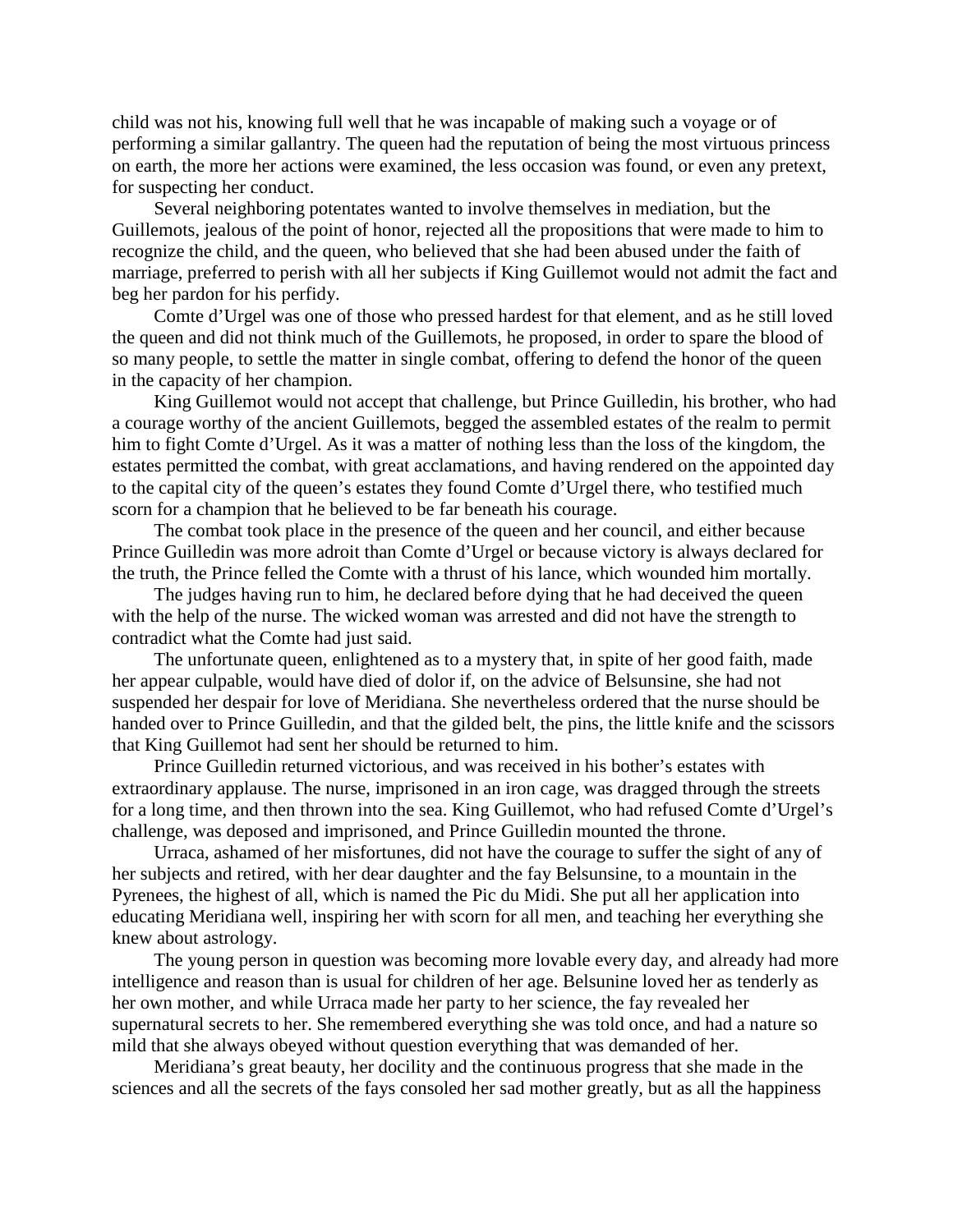in life is of short duration, another fay, whose name was Balbasta, jealous of the beauty and the extraordinary talents of the young princess, abducted her secretly. For fear that Belsunsine might discover her retreat she burned juniper and other berries in all the places through which she passed, and imprisoned the princess in a high tower in the Château de Pau, which is at the foot of the Pyrenees. She gave her the task of drawing water from a very deep well, putting it in a sieve, and then climbing five hundred steps, in order to take it to the top of a tower where the fay had a little garden that she made her water.

Queen Urraca, already overwhelmed by misfortunes, was unable to survive the loss of her dear daughter, and died not long after Meridiana's abduction, without the amity that Belsunsine testified for her, or all the assurances that she gave her of taking no repose until she had discovered her retreat, being able to console her.

Meanwhile, Meridiana, far from complaining about her difficult task, acquitted it with a great deal of success, aided by the secrets that Belsunsine had already taught her, without Balbasta ever perceiving it, with the consequence that every time the evil fay appeared, the princess received her very graciously, always begging her to order her to do something more difficult, assuring her that she would never be able to take enough trouble to please such a benevolent fay.

Balbasta, surprised by the rude labor and patience of the princess, nevertheless gave her new occupations every day, the latest of which were always more difficult than the previous ones, all the way to making her pick up a bushel of millet, one seed at a time, threatening to make her suffer horrible tortures if she missed a single one and if she could not tell her how many seeds here were in the bushel.

Meridiana always acquitted herself in the same manner, and never failed to thank Balbasta for her generosity. The fay, vanquished by the docility of the princess, finally wearied of persecuting her, and, having visited Belsunsine one day, whom she found very afflicted, she asked her the subject of her chagrin.

The good fay naturally told her the source of her affliction, exaggerating the beauty, the good nature and the admirable talents of Meridiana; she dissolved in tears in telling her the story. Balbasta, who was convinced of the princess's merits, allowed herself to be softened by her companion's tears, and promised her to discover her retreat and bring her back to the Pic du Midi, on condition that she engaged the charming princess to love her.

Belsunsine, delighted by the mere thought of seeing her dear Meridiana again, promised everything.. The next day, Balbasta returned to the Pic du Midi and presented the princess to Belsunsine, who almost died of joy on seeing her again. She tried to console her for the death of her mother, and the two fays, having embraced her tenderly, both promised her to serve as her mother and not to hide any of their secrets from her. They gave her, in advance, a ring that shielded her from any insults that other jealous fays might make her.

It was a long time before she was able console herself for the death of her mother. She built her a magnificent mausoleum on top of the mountain, and that death did not fail to engage her in further meditations on the unfortunate condition of mortals, who are exposed to so many different miseries, without great princes being dispensed from that fatal vicissitude. She was confirmed then in the resolution she had already made, which her mother the queen had so often inspired in her, to practice virtue, to renounce commerce with humans, to apply herself anew to the knowledge of the stars, and to profit from the goodwill that the fays had for her. Filled with those sentiments, she attached herself strongly to Belsunsine, who finished teaching her everything she knew.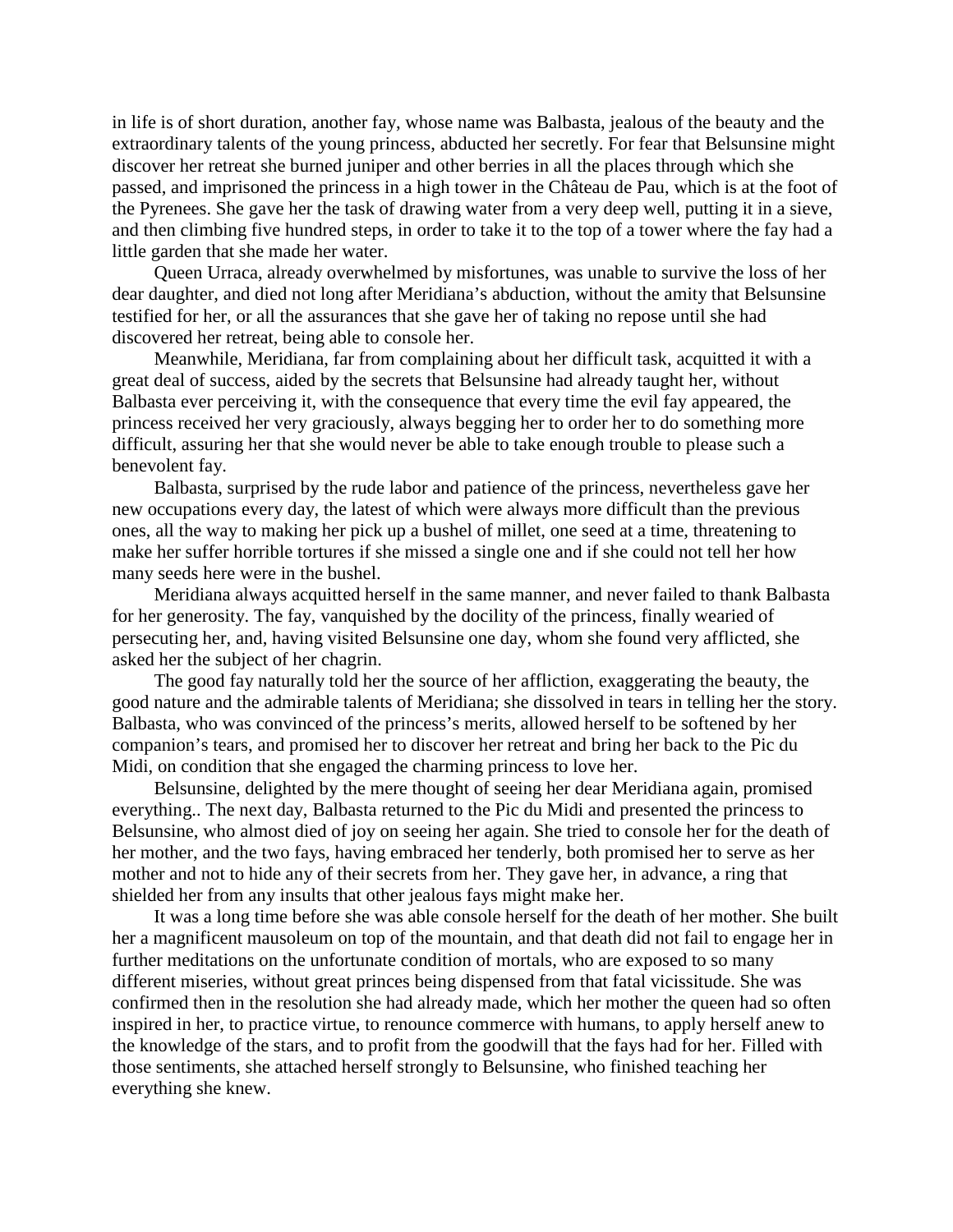Balbasta, who loved her no less than her companion, made her party to all her secrets; Meridiana attended several assemblies of fays, where she was much admired and applauded. As they remarked that she was informed of all their secrets, and that she was entirely detached from life, they resolved to receive her among the number of fays. She seemed touched by the honor that was being offered to her, but when, in he ceremony, it was proposed that she take the form of a dragon, in order to have the gift of illusions, and to be able to make a magnificent palace appear where there was nothing but smoke, she forbade it, and affirmed that she did not want to deceive anyone. Many of the fays murmured against that delicacy, but it was passed by a majority vote, because of her beauty and her high birth.

As soon as she was a fay she thought of nothing but using her power of enchantment to relieve a hoist of oppressed individuals. She chose for her dwelling a grotto in the Pyrenees, which she ornamented with a large number of beautiful statues, and which is known today as Meridiana's Espalungue. She traveled to all the countries in the world under the pretext of visiting her companions the fays, to whom she gave rich presents, although she only undertook the voyage in order to acquaint herself with the mores of all nations. She recognized, however, that there was malice, infidelity and weakness everywhere, and that the majority of humans had almost the same faults in whatever country they lived. She did not find any who were perfectly happy and did not desire anything more; that knowledge gave her a great deal of compassion for their miseries, and fortified her in the resolution she had made always to relieve the unfortunate.

Throughout her voyage, she never missed an opportunity to do good. Having arrived in India, at the home of the fay Mamelec, she remarked in her palace a young woman of surprising beauty, who was occupied in cutting stubble to make litter for fifty camels.

Judging that there might be something extraordinary in that, Meridiana asked her who she was. The beauty admitted that she was the daughter of the king of Monomotapa, and told her that her stepmother, seeking to avenge herself for the fact that she had not wanted to marry one of her brothers, had asked the fay Mamelec to abduct her, and that the fay had enchanted her for three hundred years, of which only two hundred had passed as yet. She started to weep as she finished speaking, and begged Meridiana not to distract her from her labor, because if she did not finish by the marked time, four old women who were her overseers would take turns to beat her; the first would give her fifty strokes of a rod on the soles of her feet, the second as many on her shoulders and the other two twenty-five each, half on her belly and half on her buttocks.

Meridiana, moved by the story of so many cruelties, tapped a stone with her wand, and the camel stables were furnished with litter in an instant. The beautiful Indian woman, astonished by that marvel, judged that Meridiana was a great divinity and implored her, her eyes bathed with tears, to have pity on her misery. The fay consoled her and promised to employ herself in her service; she spoke about her to Mamelec, and asked her with such great entreaties for mercy for the beautiful princess that it was granted to her with a good heart.

Meridiana ran to the princess and assured her, while presenting her with a white rose, that in an hour she would find herself in the room from which she had been abducted, in the same garments, with the same youth and beauty that she had had on the day of her abduction.

It is true that she arrived in the palace of her father, the king, but as the kingdom had passed to another house in such a long interval of time, no one recognized her. The king, who had several children, was very surprised to see the princess; her great beauty was admired, but as it was a matter of ceding the kingdom to her, no one dared declare themselves in her favor. The archives were examined, and it was found that it was true that a princess of the royal blood had been abducted by the fays, but what appearance was there that she had returned after two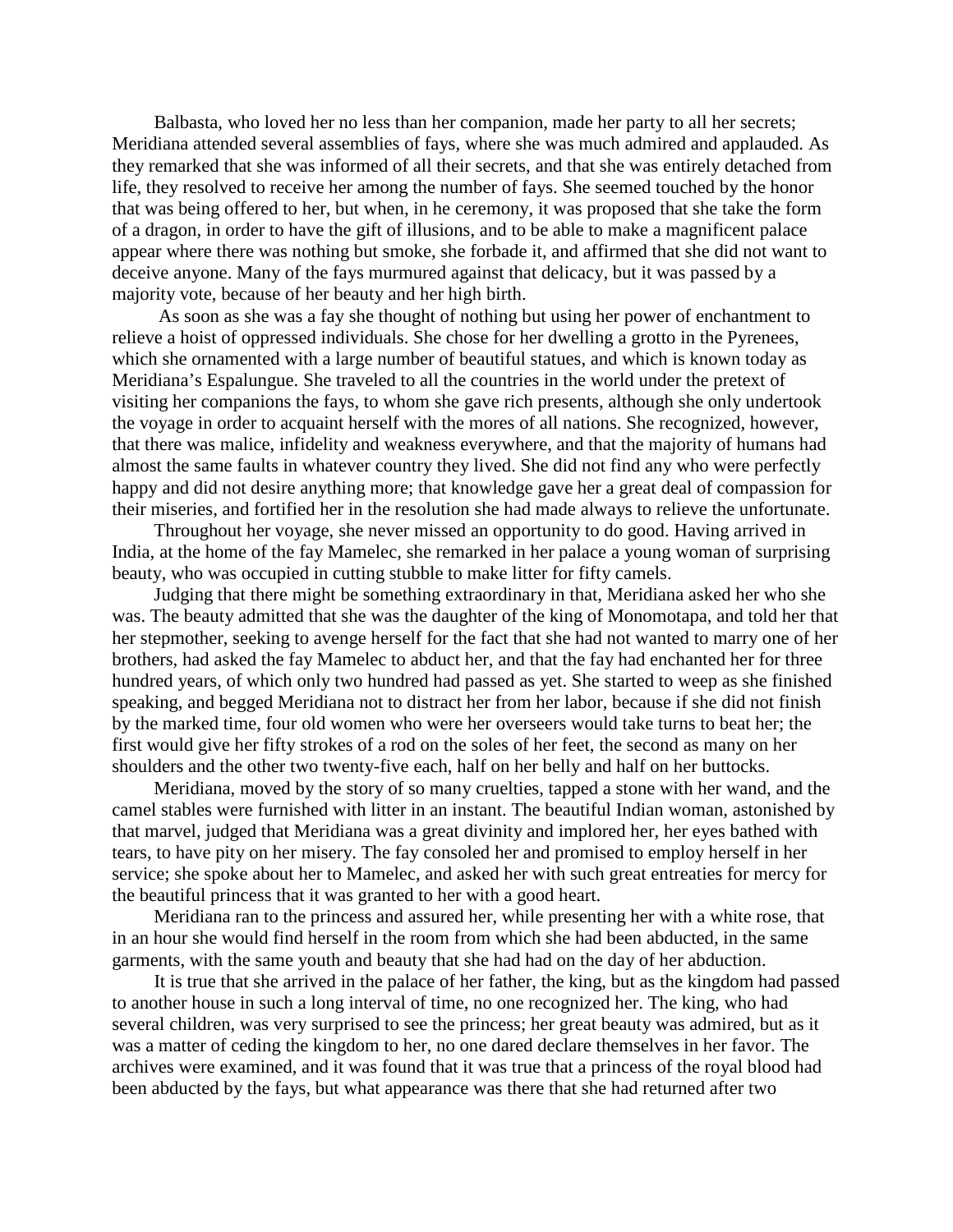hundred years? In brief, the king did not find it appropriate to get to the bottom of a question that might have cost him his throne.

As all peoples like novelty, and those of Monomatapa were very curious to see such an extraordinary person, the king was led to fear that there might be an uprising in favor of the princess, and he was told that, in order to set his mind at rest and assure his children of the crown, it was necessary, as a matter of good politics, to put her to death. Others, less cruel, suggested that he marry the princess to his eldest son, but the king, who was miserly and hoped to make enough money from the prince's marriage to marry his two daughters, rejected the latter advice and resolved to put the princess to death, accusing her of seducing his people.

She was arrested, but during her trial, the king's eldest son, touched by the charms of the beautiful person, went to declare to his father that if he put the princess to death he would throw himself on the same pyre that had been built to burn her. The king was so offended by his son's declaration that he hastened the execution of the unfortunate princess, but the fay Meridiana, who had foreseen what would happen, went to visit her in her prison and found her much more afflicted by the resolution that the prince had made to die with her than her own misfortune.

The fay approved of the gratitude she had for the young prince, and after having promised her never to abandon her, she told her that her father had hidden a rich treasure in a place that she indicated to her, assuring her that the reigning king would let her marry his son gladly if she revealed that treasure to him. Then she went to the king's cabinet, spoke to him in a menacing tone and called him cruel and a usurper, adding that he was very fortunate to be able to assure the kingdom to his children by means of the marriage of the beautiful princess, who had more treasure than all the other princes of India put together.

She disappeared after saying that, and the king, frightened by that vision, was agitated by a host of confused and various thoughts. His avarice prevailing over all those impulses, however, he resolved to obtain clarification from the princess herself as to whether she had treasure, and, judging that the queen would be better able than him to extract that secret, he charged her with that commission.

The queen, as cunning as all Indians, flattered her and caressed her, already addressing her as her dear daughter-in-law and exaggerating the strong passion that her son had for her, since he wanted to die for her service. The princess, who had already seen the prince several times and knew the obligations she had to him, assured the queen that she would be delighted to conserve that dear son, and told her that if the rights she already had over the crown were not sufficient, she would give her a treasure of inestimable price. The queen embraced her a thousand times, and, that treasure having been found in the place that the fay had indicated, the marriage was made with extraordinary magnificence and the reciprocal satisfaction of the two lovers.

Delighted to have finished such a great favor, Meridiana returned to her grotto in the Pyrenees. Her vigilance and her good heart did not permit her to remain tranquil for long; she was at the childbirth of all the queens, and, not content with preventing the tricks of other fays, she endowed the princess with an extreme beauty and the princes with great valor, and even sometimes rendered them invulnerable. The consequence of that was that in past centuries, the children of kings had no need of their sword to conquer several kingdoms. Meridiana's reputation extended throughout the world, and whatever envy the other fays had against her, she treated them with so much civility and was able to make them such agreeable little presents and speeches that she hardly had any enemies, and was greatly esteemed in all the corps of fays.

The help that she gave crowned heads did not prevent her from rendering services to people of mediocre condition, and if she found a poor shepherdess who did not have the strength to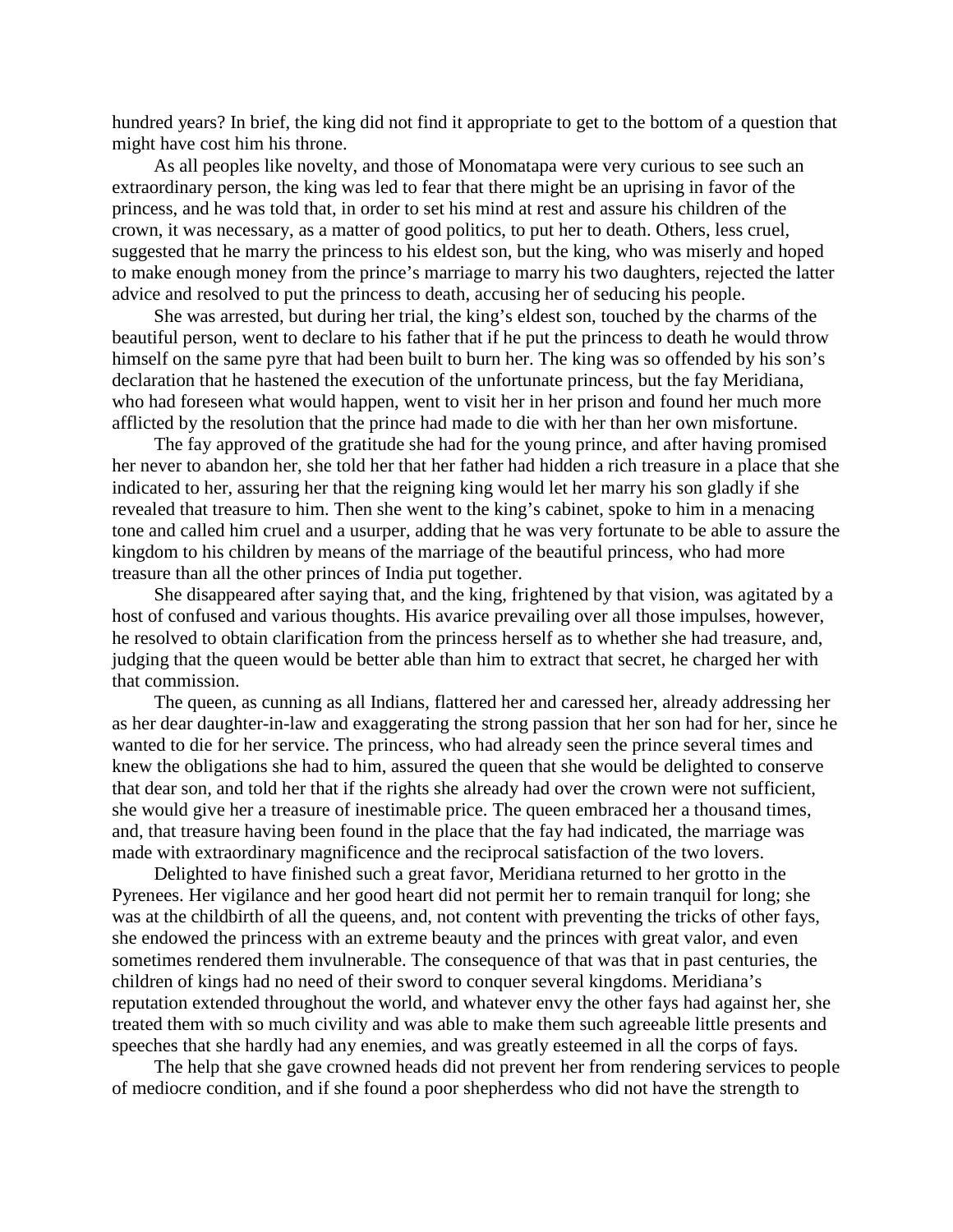defend her sheep against a hungry wolf, she flew to her aid and took her to a good pasture, which the wolves would not have dared to approach. If a sleeping woodcutter had lost his ax, she did not disdain to bring it back to him, and if a poor traveler fell into the hands of thieves she came to his defense and protected him from their cruelties. In sum, everyone who appealed to the fay Meridiana was sure of being helped promptly. It was by such actions that she won the hearts of persons of all conditions, finding all her pleasure in procuring good and preventing evil.

As there is no one who does not approve of good deeds, although not everyone had the strength to do them, the fays were delighted by all the good they heard said of their companion, and perceived with pleasure that the terror they had once inspired was turning to affection, that they were welcome everywhere and summoned to all the councils of kings, even of particular families. Belsunsine and Balbasta published everywhere the obligation they had to the beautiful Meridana, and the other fays did not contradict them.

The ambition that slips into all sorts of estates caused the fays to judge that if they chose a queen their corps would become much more considerable, since that queen would be ranked among the other crowned heads. That project having been applauded by all the fays, they met one day in order to hold the election. Having rendered to the marked place, the affair was discussed. It was proposed that the power of the person elected should be limited, but, the choice having fallen on Meridiana, all the fays had so much esteem for her and so much confidence in her probity that they gave her a boundless authority, to the point of being able to interdict those who displeased her.

Meridiana was then crowned, in spite of her resistance, and notwithstanding the reasons that she gave the assembly for preferring Princess Merlusine to her. However, she did not abuse her authority, and had even more regard for the fays than she had had before. That good conduct charmed them to such an extent that they had no difficulty in obeying her.

The new queen having firmly established her monarchy, sent the fays away with the order to inform her regularly of everything that was happening in the different countries in which they lived, and she retired herself to her grotto in the Pyrenees, where she received several ambassadors on the part of a large number of sovereigns who had obligations to her, and who congratulated her on her new dignity.

Her elevation gave her new cares, and did not spare her any. Always eager to find, in all the places that she went, that she could be useful to someone, she suffered with impatience anyone thanking her for a benefit, assuring them that she had far more pleasure in giving it than they had in receiving it. She criticized the great for the scant attention they paid to the fortune of their inferiors, since it cost them so little; she excused the faults of everyone, and did not understand how one could resolve to return a bad deed or do any harm to anyone. In sum, there never was anyone who honored virtue more, or who had so much indulgence for human weakness.

She sometimes allowed herself to be seen in her grotto, sometimes on the Pic du Midi, and often in different places, where she listened to all those who wanted to speak to her, even making use of treasures that she discovered for the indigent, giving a princess to be married a bushel of gold as liberally as she gave a modest sum to a shepherdess to repair the loss of a ewe that had died.

A marquise who has been married for a long time without having children was finally fortunate enough to become pregnant; she chose a woman of confidence who had already served as nurse to her son. That nurse having very subtly exchanged her own child with the son of the marquise, the young man had inclinations so base, and gave a thousand chagrins to his supposed parents, to the point that the marquis accused his wife of infidelity, it not being possible that he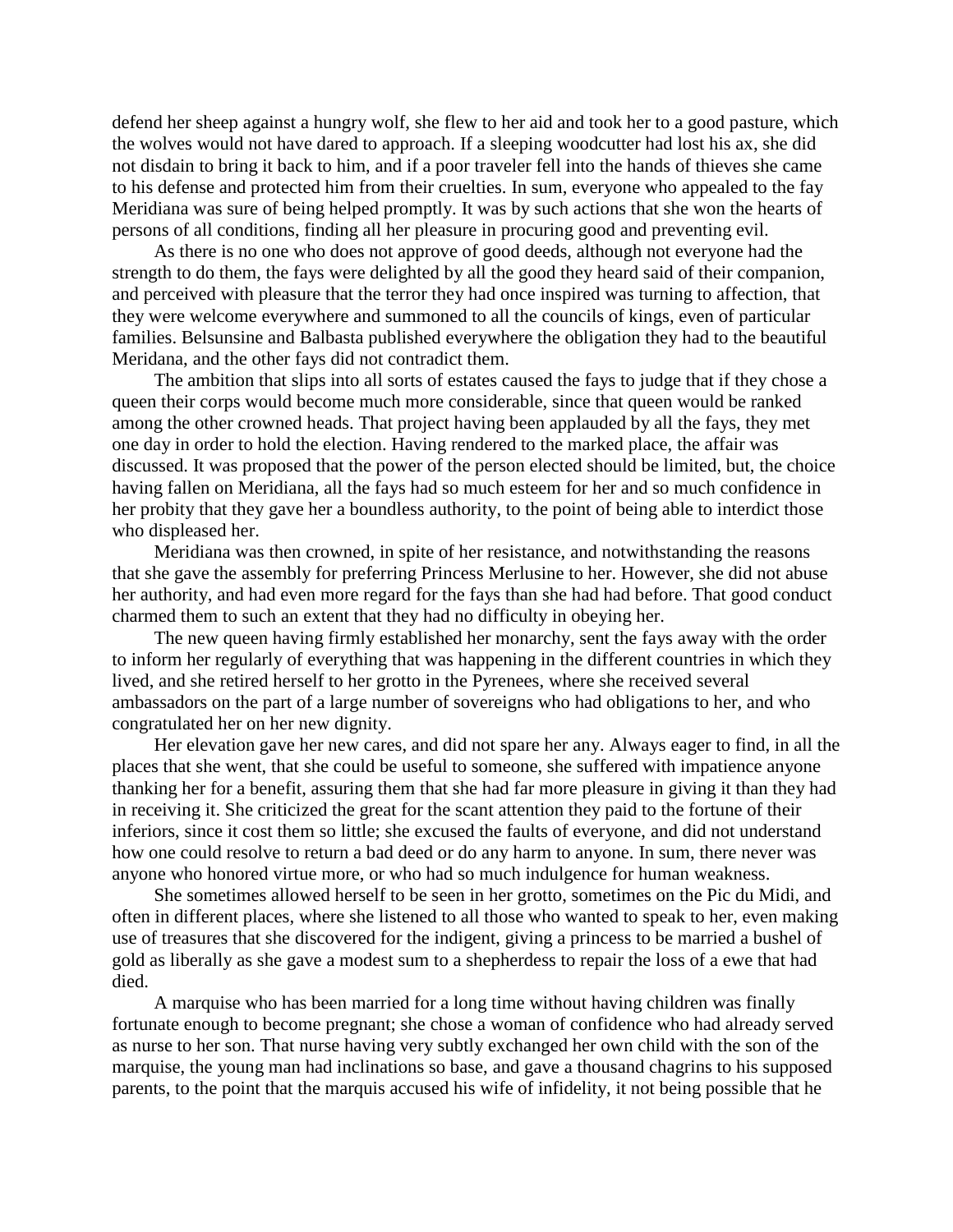was the father of such a bad lot. The marquise, who had nothing for which to reproach herself, groaned and wept continually because, as the false marquis grew older, his bad inclinations were further revealed. She had heard mention of the Queen of the Fays and her marvels; that obliged her to undertake a journey to the Pyrenees to implore her aid.

The marquise threw herself at the feet of the fay, imploring her to enable her to die or to change the inclinations of her son. The fay lifted her up very graciously, and told her that she had no reason to lament either for her son or herself, since that son resembled her in body and mind. Mortified and shamed by a response that seemed so disobliging, the marquise was already disposed to leave when Meridiana embraced her and told her how her son had be exchanged by the nurse, how it was easy to prove that by means of a little yellow mark that he had on his left arm. The marquise remembered that immediately, and was impatient to quit the fay in order to go in search of her son. Meridiana, who perceived that, judged that the journey to return to her husband and tell him that good news would be very long, made her a present of two horses that could cover a hundred leagues in an hour, and sent her away very content.

The marquis, who could not console himself for having a heir so unworthy, nearly died of joy on hearing his wife's story. His first impulse was to kill the wicked nurse, but the marquise calmed him down and they went to se the nurse together, who lived on one of their lands. First they asked her for news of her son; she replied, weeping, that he was the worst son in the entire regions, that he had lost their flock, that he spent entire days hunting, adding that he would make a better marquis than a shepherd.

"Would you like to exchange him with ours?" the marquise asked her.

"You think you're joking," retorted the malign shepherdess. "Perhaps you'll do him as much honor as yours, but do better and take charge of both of them."

During that dialogue the young hunter arrived, laden with game, which he presented to the marquis with a politeness worthy of his birth. The marquise, who thought she was looking into a mirror on looking at the young man, who resembled her very closely, could not retain the impulses of nature for long and embraced him several times, her eyes bathed with tears.

"We're talking," the marquis said to him, "of making an exchange of you for my son. Would you be sorry?"

"If that could be," replied the young man, "without doing any wrong to your son, I feel that I have enough courage to sustain such an illustrious rank."

"Yes," the father continued, "but it's necessary, in order to be a marquis, to have a yellow mark on the left arm."

The young man immediately rolled up his sleeve and showed his yellow mark. The marquis and his wife, unable to doubt the truth, embraced him again, and the nurse, seeing the mystery discovered, did not have the strength to maintain her imposture and admitted everything.

It was by similar actions that the Queen of the Fays acquired the esteem and veneration of a infinite number of people, Her generosity was admired by all the fays, but very few were found who wanted to imitate her; on the contrary, the majority made use of their power to cause a thousand woes to humans, either out of envy or malice; they ordinarily devoted themselves to persecuting beautiful women, especially great princesses, which caused Queen Meridiana a great deal of pain. She would have liked to be everywhere, in order to remedy that. She tried several times to give them a horror of evil and inspire noble sentiments in them, but it was futile. There were old hunchbacks who only nourished themselves on the tears and sobs of persecuted princesses, and who would rather have died than cease their malice.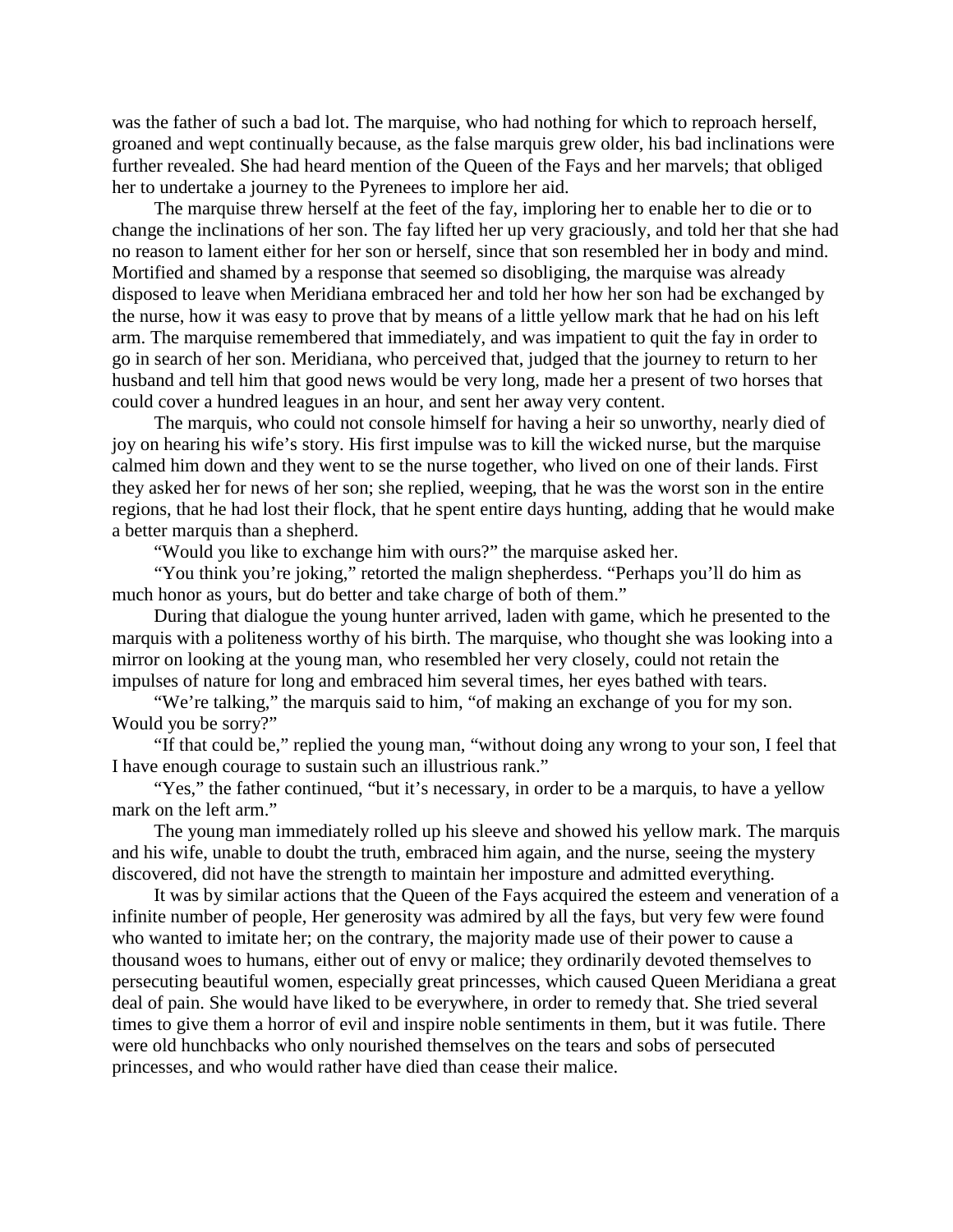Seeing that bad habits had got the upper hand, and that the matter could not be remedied, Meridiana finally resolved to make use of her authority and the power she had to forbid them the use of their functions as fays for as long as she wished. She assembled them all and expressed to them the sensible displeasure she had in seeing that the fays, who might be honored as divinities if they applied themselves to good, were only thinking, for the most part, of tormenting illustrious persons; that humans were unfortunate enough, by virtue of their short lives, maladies, the lack of possessions and an infinity of unexpected accidents that happened to them on a daily basis, without the fays putting all their industry into persecuting them; that that seemed to her so unjust that she had resolved to prohibit it for three centuries, and only to allow them the liberty to do good, in order that they might have time to apply themselves to exercises of virtue and correct their inveterate malice.

She ordered them thereafter to come, in the final years of the third century, to the hall of the Château de Montargis, which was large and spacious, in order to render her an account of the progress they had made, promising to reestablish in their functions all those whose conduct had been benevolent and who had some good deed in their favor.

That fulminating sentence made the entire troop murmur, but it was necessary to obey. The majority of the fays abandoned the mountains and almost all of them retired to old châteaux, where they amused themselves spinning and waiting for the end of their interdiction, and since that time no more mention has been heard, of abductions or other similar vexations that the fays used to make, and the memory of them would have been lost if their tales did not remain to us.

Queen Meridiana, always applied to good, made a voyage to Fortunate Arabia, from which she brought back cinchona, sage, betony and several other herbs that have the virtue of prolonging life. She planted them in the Pyrenees, where they are still found today, and established a marvelous flower garden, garnished with all sorts of flowers, on the heights of the Pic du Midi, without time having been able to destroy that agreeable flower garden, which still subsists and which curiosity-seekers can see with pleasure. Then she devoted herself, for several years, to studying the crystalline waters that emerged from the Pyrenees, and, having perceived that those waters have several different virtues, she judged that if she could make them pass throughout the mines of gold, lead and sulfur that there are in those mountains, the waters would take on the virtues of those minerals, and would be a great help for the relief of humans. She examined their sources, caused them to flow through new conduits, and mingled them so well that those waters cure all sorts of maladies. It is to the cares of that illustrious fay that we owe the waters of Bagnères, for fevers and various other maladies; those of Bares, for all sorts of wounds; those of Cautères, for indigestions; Aigue-bonne, for ulcers; and Aigue-caure, for rheumatisms.

Although Meridiana was a benefactress for the whole world, she had a particular predilection for her homeland, and, thinking that the majority of kings in those times were cowards or imbeciles, she was touched with compassion by seeing people governed by such princes. The opinion she had that the people of her homeland were all borne to goodness, an the knowledge she had of their intelligence, often made her hope that a prince of Béarn might reign one day in the beautiful realm of France, but as she was a enemy of injustices and that could not be one without dethroning the legitimate kings, she deferred the execution of that project for a long time. Finally, she found an opportunity by virtue of the marriage of Antoine de Bourbon with Jeanne d'Albret, heir to Navarre and Béarn;<sup>[1](#page-8-0)</sup> the fay disposed minds so well that the affair succeeded.

<span id="page-8-0"></span><sup>&</sup>lt;sup>1</sup> Antoine de Bourbon married Jeane d'Albrret in 1548; their son succeeded to the French throne as Henri IV.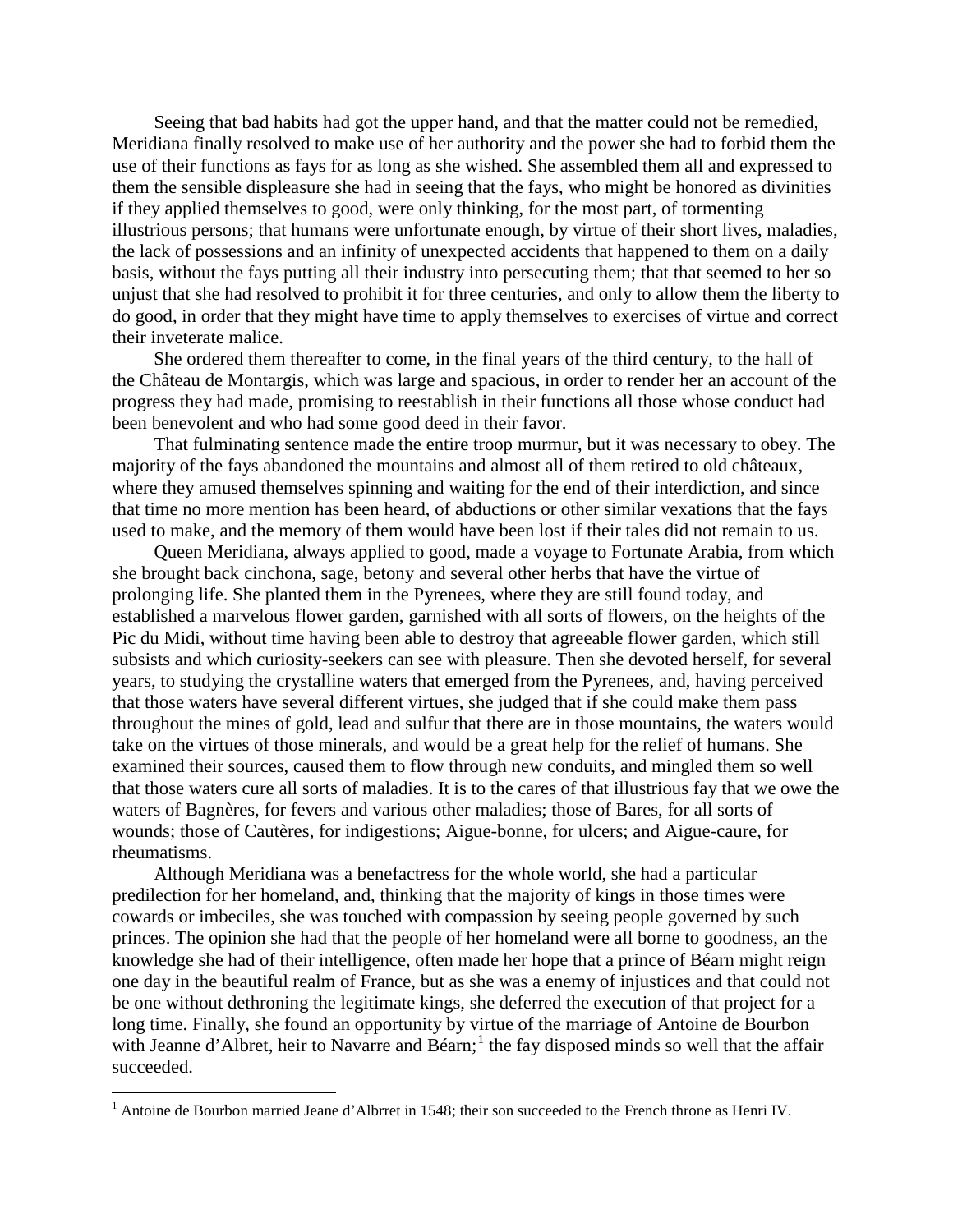The queen gave birth to four different children, whom the fay, who had long views, abandoned to destinies, not finding that they had the qualities necessary to fulfill her project. But in the end, the queen having become pregnant for a fifth time, the fay endowed the child with a good mind and great valor, and then enabled him to be brought up without any delicacy, just like the children of commoners; and it was him who succeeded to the crown of France by virtue of his merit, and perhaps also the help of the fay.

That prince had a son whom the fay endowed with a great deal of intelligence, valor and justice, but having forgotten to endow those first two with a long life, and perceiving that humans had need of examples who would be present for a long time in order to excite them to virtue, she resolved to repair that fault at the first opportunity; in fact, she gave the sin of the latter prince the justice of his father and the valor of his grandfather, and also added a great piety and a long life.

Satisfied with so many good deeds, and above all in thinking that the Béarnais, for whom she had a great deal of esteem, would have the opportunity in future to make use of their talents and their intelligence, by the favor of the kings that would be their compatriots, she wanted to efface from human minds the memory of he fays and retire to her grotto, where she would remain for several years without seeing anyone.

It was only about two years before the three centuries of the fays' interdiction would elapse when their queen, who had assigned them to the Château de Montargis, perceived that it was in too much disorder to receive such good company. Nevertheless, as the situation of the castle was very advantageous, there was a very spacious hall there, a charming view, a great forest and a beautiful river, Meridiana wanted the assembly to be held there.

Not wanting to make use of her art to reestablish it, however, she remembered that the great prince who was its master took his origin from the region of the Pyrenees, and she was informed that he was able to embellish houses with the same facility as he won battles. She made use appropriately of that knowledge and insinuated to that prince the desire to reestablish the Château de Montargis, which was executed with as much diligence as if the fays had done the work, with the result that the house, abandoned for several years, was soon in a state to lodge several great princesses comfortably.<sup>[2](#page-9-0)</sup> Meridiana having arrived there, all the other fays, impatient to have their interdiction lifted, also went there.

The queen, having received them very favorably, testified the joy that she had in seeing them again, and was the first to render an account of her occupations during the three centuries of their absence. Her modesty cased her to pass succinctly over all the good things she had procured, and she only spoke about the impatience she had had to see them gain, convinced that each of her sisters had done well and had conducted herself much better than she had.

Merlusine, having made a profound reverence, assured the queen that she had never missed an opportunity to do good to those of her house and to many others, and although she had been living for a long time in the mountains of Dauphiné, she had cede her retreat to the Chartreux and retired to the Château de Sassenage, where she did all the good of which she was capable secretly, without any other motive than the satisfaction that well-born souls find in practicing virtue. The queen treated her very civilly, and after having done her much honor and given her great praise, she lifted her interdiction.

An old fay, bleary-eyed and poorly-built, presented herself before he queen and told her that she had retired to the Château de Pierre-Encise, where she had prevented the prisoners

<span id="page-9-0"></span> $2$  The restoration of the Château de Montargis in the 1560s was actually carried out by Princesse Renée de France, the younger daughter of Louis XII.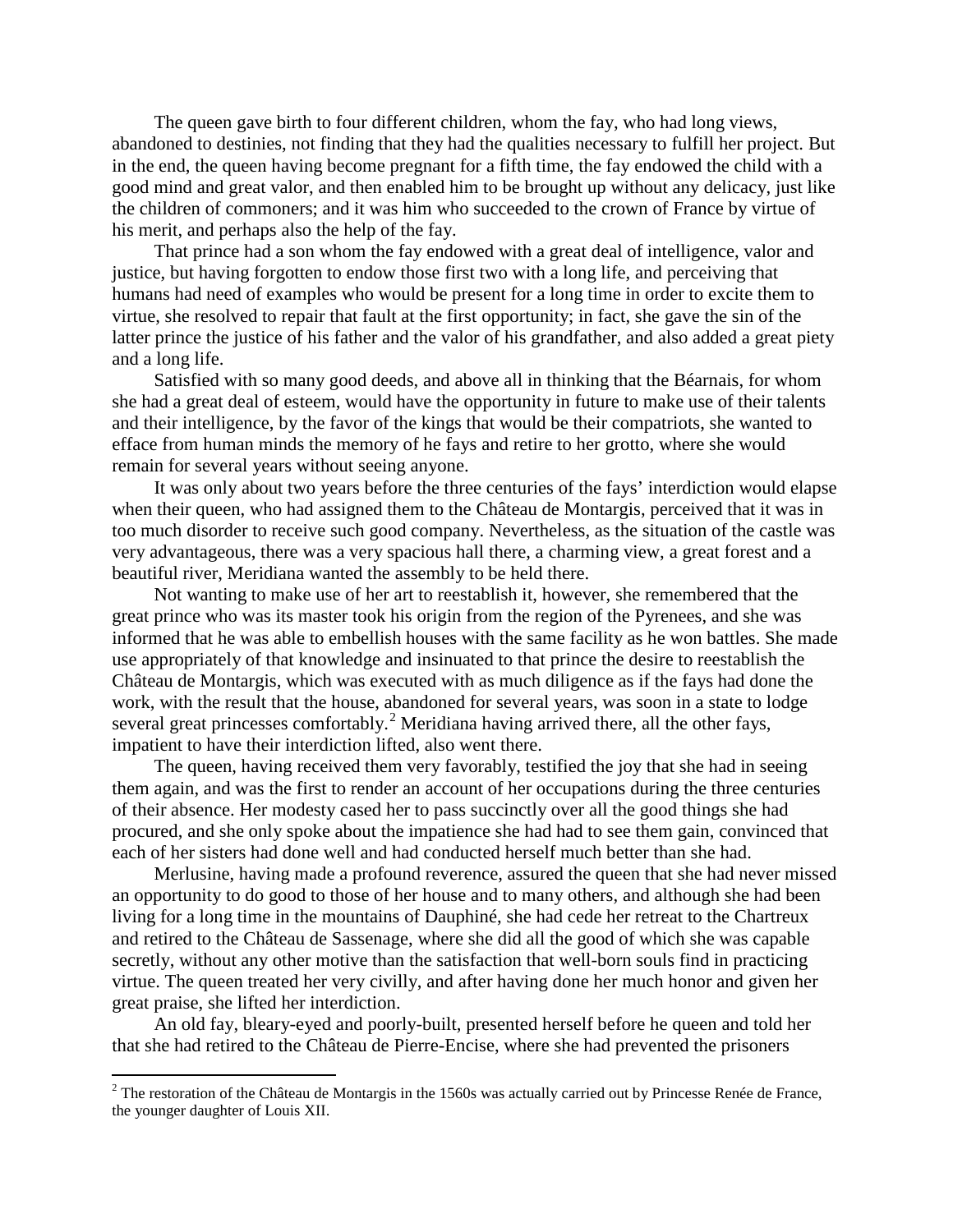receiving letters from anyone, and, none of them having escaped from that rude prison, demanded for recompense that the queen permit her to perform enchantments as she had before. The queen replied that since the employment of jailer was so much to her taste she ordered her to continue in it, without meddling in anything else. That judgment was applauded, and the poor old fay was jeered loudly.

Then a tall good-looking fay advanced before the queen and told her that she had chosen for her retreat the Château de Moncalieri on the Po; that she had found a duchesse in childbed, who was about to be on a par with queens, that she had endowed the little princess to whom she had given birth with a great deal of intelligence, solid virtue, the most beautiful eyes in the world, a beautiful complexion and even god conduct, very premature, because as soon as she was born she had destined her to occupy the most august throne on earth. She added that her confidence in the good qualities of that amiable princess had gone so far that she had persuaded he duchesse, her mother, to put her to proof for a year, assured that the better one knew her, the more one would love her, which had succeeded, as she had said.

The fay then wanted to talk about many other advantages that she had procured for her homeland, but the queen, seeing that she was entering into details that were too delicate, interrupted her and assured her that what she had done for the charming princess was more than sufficient to merit that she continued to employ enchantment with the same liberty that she had had before her interdiction, and in order to mark how much her conduct was agreeable to her she also lifted in her favor the interdiction of another fay, one of her friends, who had done nothing to merit that favor.

Another fay appeared who had a very composed manner; she told the fay that she had retired a long time ago to the Castello Ferrara; that she had prevented neighboring princes rendering themselves masters of it on several occasions and that her zeal for the religion had engaged her to make that beautiful duchy fall into the hands of the Pope. The queen, without entering into any detail, criticized her for allowing the house of the ancient Dukes of Ferrara become extinct, and dismissed her.

Then another fay presented herself who wore a black velvet toque on her head, and told the queen that she lived in the Château de Boussu in Flanders, and that in order to imitate the good deeds of the Queen of the Fays she had thought that she could not do better than to purge the world of a large quantity of libertines; that in order to succeed in that she had attracted to the château several thousand men of all sorts of nations, and had caused a large proportion of them to perish. The good queen was horrified by that great cruelty, and, having reproached her for the death of several heroes, she forbade her ever to appear in her presence again.

Another fay in hunting costume presented herself before the queen and told her hat she had lived in the Château de Fontainebleau a long time before François I had augmented the building; that she had been exposed to an infinity of slanders; thus far, she had been made to pass for a phantom under the pretext that she sometimes hunted in the forest; that she assured Her Majesty that she had never done any harm to anyone, even avoiding frightening shepherds; and that she had had the satisfaction of being present at the first childbirth of a sage queen and had given her child all the virtues of a hero and, above all, a generosity similar to that of the queen, his mother, and that she saw with pleasure that the prince had never told any lie, whether his father had put him at the head of his armies, had summoned him to his council or charged him with other cares. The queen, who was very interested in the prince that the fay had just mentioned, lifted her interdiction and even praised her.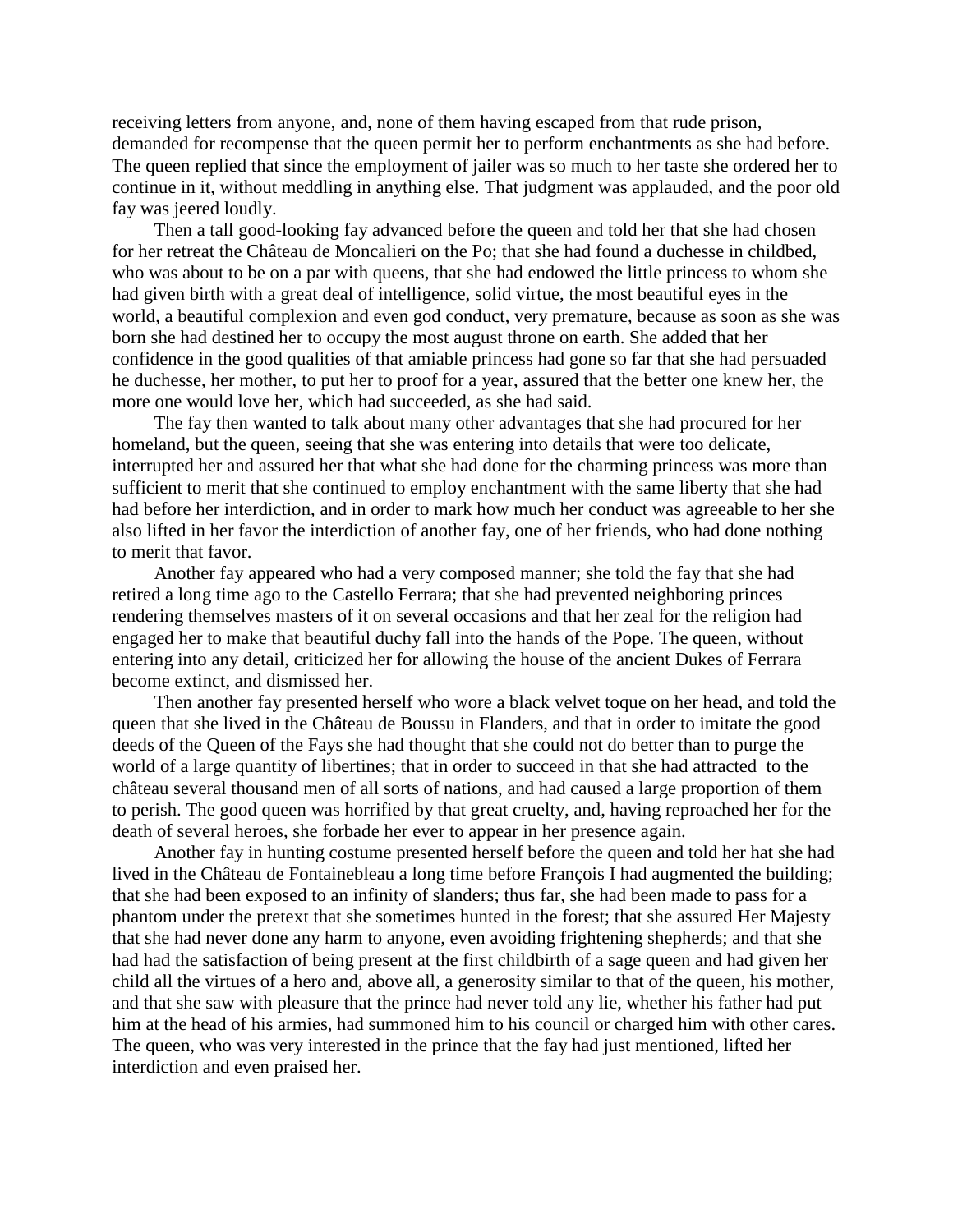Another fay, who appeared after the one from Fontainebleau, threw herself at he queen's feet and old her that she lived in the Château de Chambord, where she had had almost no opportunity to do good or evil;<sup>[3](#page-11-0)</sup> that she had nevertheless had good will; and that, unable to do any better, she had often prevented the foxes from eating the pheasants; she even admitted that the only malice she had ever done was to present herself to a hunter in the form of a fox, made him fire several rifle shots and come back in the same form to ask the hunter whether he had seen two of her little comrades go by. The entire company laughed, including the queen. The fay begged the queen, however, to reestablish her prerogatives as a fay; the queen consented to that, but limited her to doing harm to foxes, wolves, cats and other animals that eat game.

Another fay, who had a very intelligent appearance, presented herself before the queen and said that she had retired to the Château de Chantilly, where she had contributed a great deal to the education of several great heroes; that in recent times she had taken particular care to embellish the house and gardens, and that she had had the skill to attract a princess there who was so charming that she alone, without the help of the waters and the gardens sufficed to render the château the most agreeable abode on earth. The queen, who liked actions in which virtue and industry appeared, permitted her to enchant as before.

A new fay presented herself, with rather extraordinary garments, and told he queen that she had once lived in Heidelberg Castle; that other fays, enemies of the house Palatine, had been at the childbed of the Electress and had given several nasty predictions to the princes and princesses born there; that she had only been here once, by chance, at the time when the Electress gave birth to a princess whom she had endowed with great virtue, a good mind, much probity and elevation and a very noble souls; that she had not even neglected to give her beautiful teeth and beautiful hair; but that princess having passed into other states and the electorate into distant branches, in which she did not know anyone, she was resolved no longer to return to Heidelberg, begging the queen to assign her another mansion for her dwelling. The queen, satisfied with the good faith of the German fay, reestablished her former privileges and assigned for the Château de Montargis and its forest for her ordinary dwelling.

Another fay, very replete, prostrated herself before the queen and told her that she lived in the Château d'Amboise and its forest, that once when she was bathing in the Loire she had prevented a boat from capsizing, and that that action alone merited he restoration of her privileges; but the queen remembered that the fay had been part of he conspiracy that had once been woven around the Château d'Amboise, and dismissed her without listening to her any further. $4$ 

The fay of the Château de Blois presented herself before the queen and told her that she had taken care to conserve in Bois fine language and fine cream, asking to the reestablished in her rights, but the queen, who remembered that she had given occasion to everything that had happened in the last estates of Blois and had a more recent memory of pernicious advice that she had inspired not long ago in a great prince who lived in the château, ordered hr to work perfecting Blois cream, and forbade her to meddle in anything else.

Another fay was presented, simply clad, who said to the queen that she was one of the oldest fays in the world, that she lived in the Château de Pons in Saintonge, that she had seen it

<span id="page-11-0"></span> $3$  After the death in 1547 of François I, who had it built as a hunting lodge but hardly used it, the Château de Chambord was abandoned until Louis XIV ordered its restoration in the mid-17<sup>th</sup> century, but he abandoned it to in 1685.

<span id="page-11-1"></span><sup>&</sup>lt;sup>4</sup> The Amboise conspiracy of 1560 was an alleged Huguenot plot to abduct François II and seize political control of the realm.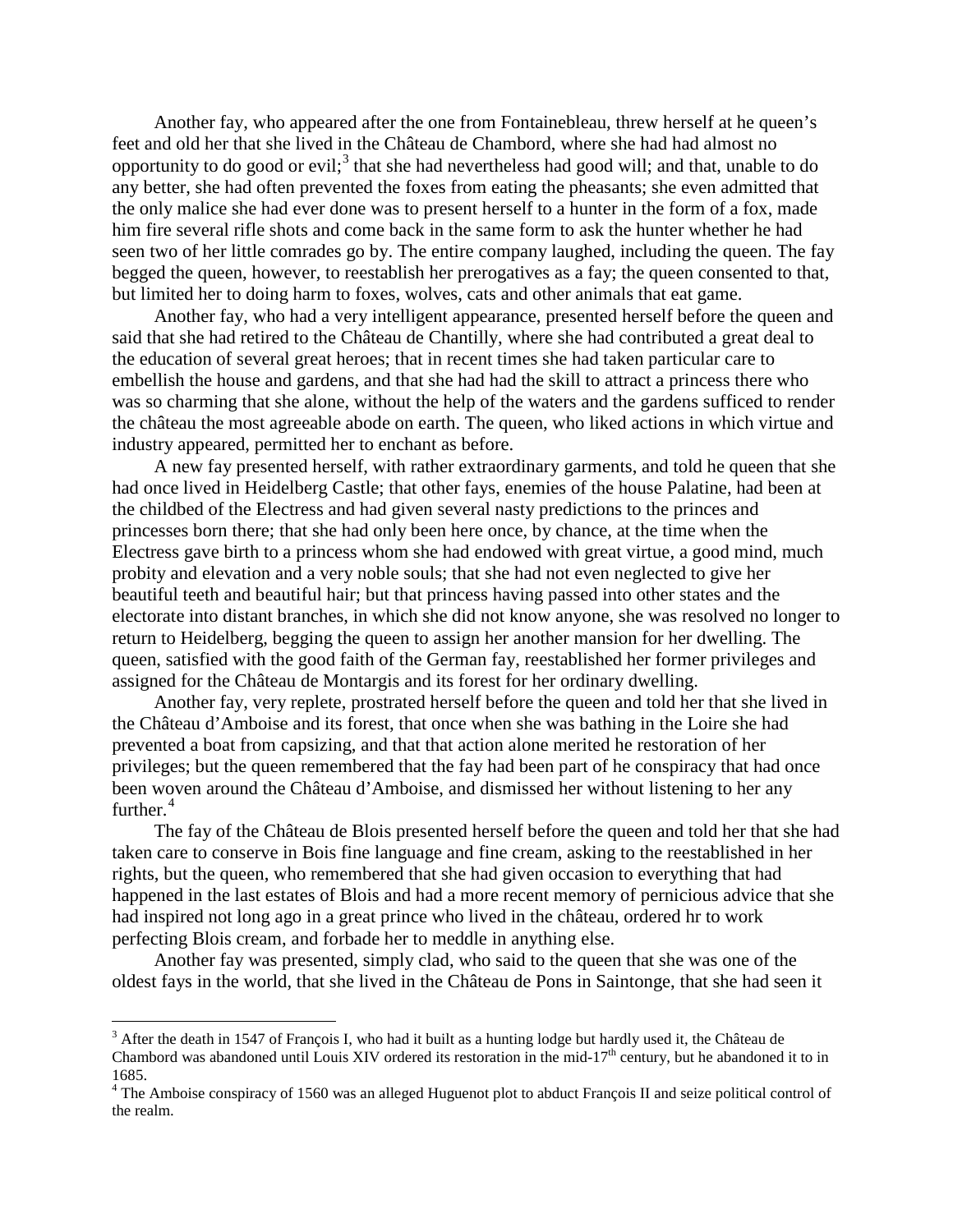change master several times, dolorously, and, dreading that it might finally fall into the hands of a bad master, she had procured its possession by a prince who was no less commendable by his intelligence and a host of good qualities than for his high birth.<sup>[5](#page-12-0)</sup> The queen, in favor of that good action, permitted the fay to continue to work enchantments as of old.

Another fay came forward, who told the queen that she lived in the Château d'Epagny in Bourgogne, of which she had procured the possession by a great princess, who, by virtue of her extreme beauty, her majestic air and her good conduct merited being compared to the Queen of the Fays, since her reputation was known throughout the world, to the point that peoples of the extremities of the earth had made her their divinity; the fay asked that her privileges be reestablished, and even added that she had never done other malice than once breaking the drawbridge of the château in order to retain for longer the most august company in the world, which she had attracted there. The queen found that she had good taste and lifted her interdiction.

One appeared who had a very serious expression, and said that she lived in the Château de Nancy, that she had seen with a great deal of regret the absence of her prince, that if anything had contributed to console her for that, it was the alliance he had made with a queen of august blood who had a great deal of virtue and piety; that she had abandoned the Château de Nancy for some time to attend the first childbirth of that queen and had endowed the child with a handsome face, great valor and a strong inclination o return to his estates; that, the prince having reached an age to be married, she had conducted his affairs so well that she had procured him a young princess who only counted kings and emperors among her ancestors, but much less considerable by her high birth than her docility, her intelligence and her noble manners. "I flatter myself, great Queen," the fay continued, "that in favor of that illustrious couple, you will reestablish me in my former rights, in he assurance that I give out that the first child born to that marriage will not fail to be endowed very advantageously." The queen started laughing, and lifted the interdiction.

Another fay presented herself, who spoke a corrupt French and told the queen that she lived in the Château de Ryswick, to which she had attracted by means of her skill the ambassadors of the greatest princes on earth, and after several conferences, had finally obliged them to conclude a good peace.<sup>[6](#page-12-1)</sup> Then she wanted to talk about the merit of the princes of the house of Nassau, to whom the house belonged, but the queen, who was fully convinced, told her that she did not need any other reasons to engage her to lift her interdiction. She praised her zeal highly and not only reestablished all her ancient functions, but accorded her the same favor for another fay, whom she could choose.

A very decrepit fay appeared before the queen, and told her that she had lived in the Château de Loches for a long time, where nothing had very happened against the service of the princess; that even the English, having besieged the castle, which they thought they would take by famine, and having reduced the besieged to the last extremity for want of food, she had imitated the squeal of a pig and started crying night and day on the ramparts, with he result that the English, convinced that here were still abundant provisions within he castle, lifted the siege. In addition, she had exercised such delicacy in the choice of governors of the place that she had only ever suffered persons of great merit and known probity, and that in recent times, when the castle no longer had a garrison or fortifications, she had never relented on the probity of the governor. The queen, who admired actions of honor, reestablished her privileges as a fay.

<span id="page-12-0"></span><sup>&</sup>lt;sup>5</sup> The Château de Pons was besieged and destroyed by Louis XIII in 1621.

<span id="page-12-1"></span><sup>&</sup>lt;sup>6</sup> The Treaty of Ryswick, signed in September-October 1697, can only have been concluded very shortly before the story, published in 1698, was written.